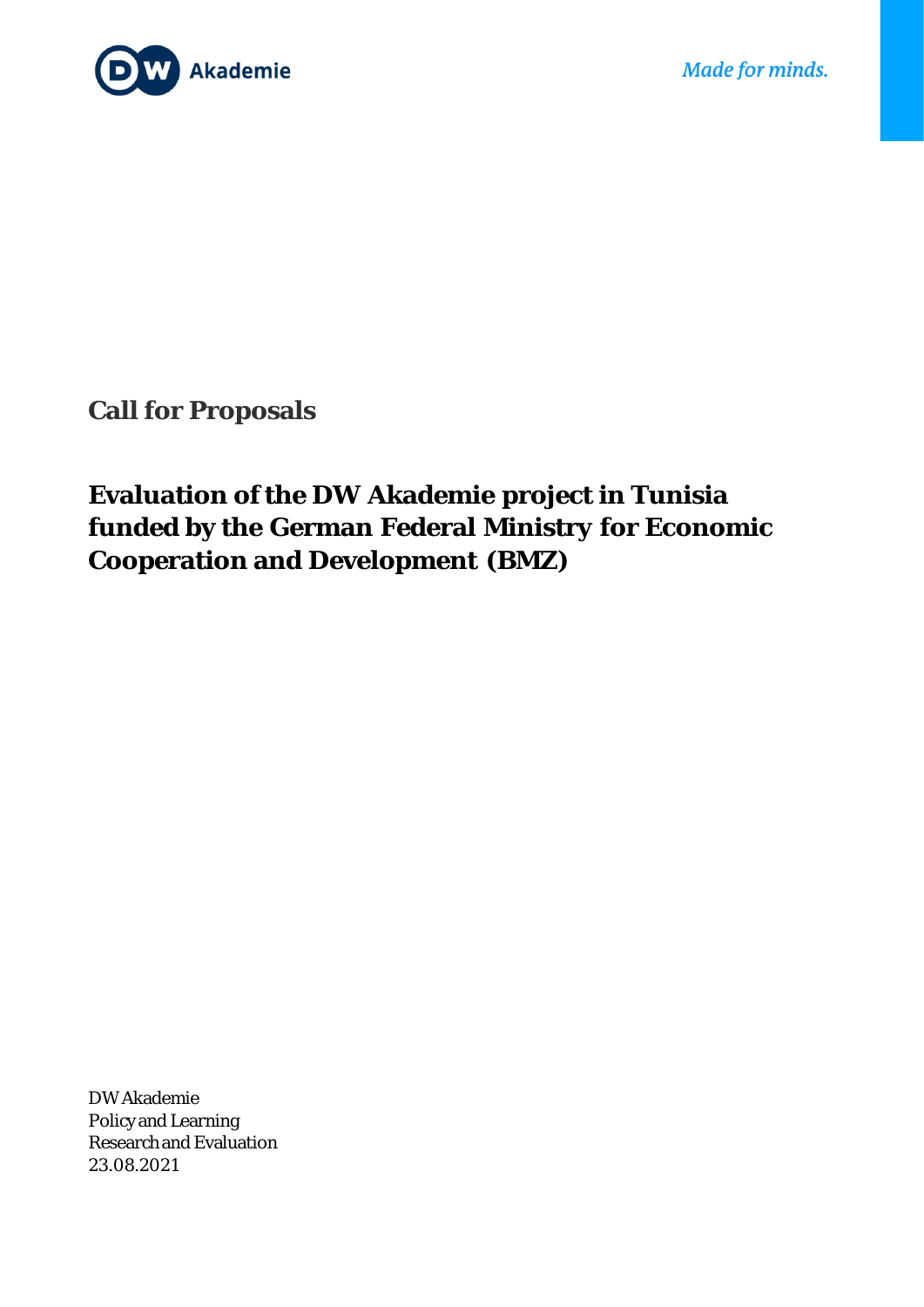DW Akademie is calling for proposals for the evaluation of its project in Tunisia, funded by the German Federal Ministry for Economic Cooperation and Development (BMZ). Due to the special conditions caused by the Corona pandemic, the evaluation will be conducted either remotely or, where possible, will include data collection in the project country. The decision on this will be taken together with DW security management, the project team and the contracted evaluators. DW Akademie invites interested and qualified persons to submit proposals.

#### **1. Introducing DW Akademie**

DW Akademie is Deutsche Welle's center for international media development, journalism training and knowledge transfer. Our projects strengthen the human right to freedom of expression and unhindered access to information. DW Akademie empowers people worldwide to make independent decisions based on reliable facts and constructive dialogue. DW Akademie is a strategic partner of the German Federal Ministry for Economic Cooperation and Development. We also receive funding from the Federal Foreign Office and the European Union and are active in approximately 50 developing countries and emerging economies.

We believe that independent media and responsible journalism are essential worldwide. Given Germany's history, we believe that people should be able to freely express their views and have access to independent sources of information. We consider this to be an important prerequisite for peace and democracy.

We support the development of independent, transparent media systems, quality journalism and media expertise. We help rebuild media in post-crisis and post-conflict environments and contribute internationally to the professional training of media workers.We respect the cultural identity of our partners and work closely together in designing our projects. It is important for us that these projects are always practice-oriented, interactive and innovative. We consider our work to be successful when our partners seek change and are able to follow through with reforms. Human rights are the basis of our work.

Our strategies are aimed at structural and sustainable changes to support and enhance free, independent and plural media landscapes. For this, four fields are covered: Political and Legal Frameworks; Qualification; Professionalism and Economic Viability of the Media Sector; and Participation in Society. The interplay of these diverse approaches enables the creation of sustainable structures, which are a prerequisite for freedom of expression and access to information.

In Middle East/North Africa, DW Akademie and its partners are implementing BMZ projects in Lebanon, Morocco, Palestinian Territories including regional component for Jordan and Tunisia.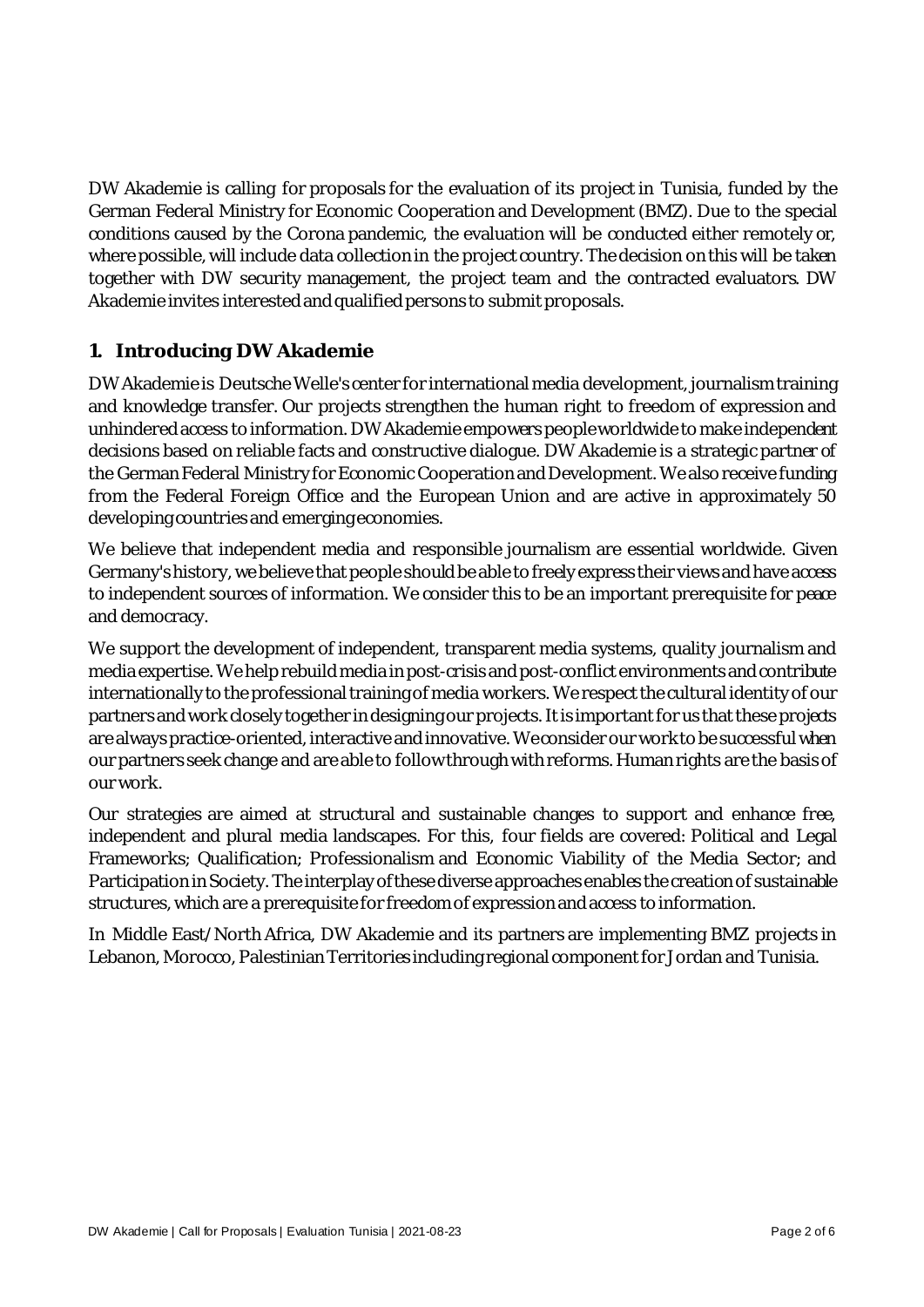## **2. The BMZ Project**

### **a) Context and project summary**

DW Akademie's project in Tunisia is implemented over a three-year period and will end in December 2022. During the last year of the project, an evaluation is scheduled to take place in time to provide important information for any potential subsequent proposals.

DW Akademie supports Tunisian media organizations in setting up a virtual center for capacity building and content production (Content House). This hands-on capacity building series contributes to the creation of digital journalistic content, which in turn keeps the Tunisian population informed, especially, but not exclusively, in rural areas. DW Akademie also supports three key radio stations in Tunisia who are part of the Content House consortium in enhancing their media viability.

The incubation program MEDIA LOVES TECH includes an annual competition to identify and boost promising Tunisian start-ups to develop digital strategies and launch innovative products for quality journalism.

#### **b) Project aims**

The theory of change of our projects includes inputs (activities), outputs (deliverables) and outcomes (project aims).

The expected outcome of the country project in Tunisia is as follows:

"A new non-governmental training and production center (Content House) enhances the provision of the Tunisian population with reliable, relevant information."

As part of the Middle East/North Africa regional program, the country project contributes to a common overall regional objective (at impact level):

"Young men and especially women in the Middle East and North Africa, including refugees, empower themselves through greater freedom of expression and participation."

#### **3. Principles and criteria of the evaluation**

Evaluations of DW Akademie projects are based on principles that both the contracting authority and the contractor must adhere to. These principles stem from the OECD/DAC and the German Association of Evaluators (DeGEval): impartiality and independence, credibility, usefulness, participation, feasibility, fairness, and accuracy.

The criteria guiding the evaluation are based on criteria developed by the OECD/DAC: Relevance, coherence, effectiveness, efficiency, impact and sustainability.

This evaluation will pay particular attention to the efficiency and collaborative relationship between DW Akademie and its local partners.

In the kick-off meeting, the project teams and the evaluators will find consensus on what guiding questions will be pursued and which project partners they want to include in the evaluation.

The focus of the evaluation is on collecting lessons learned for future project work.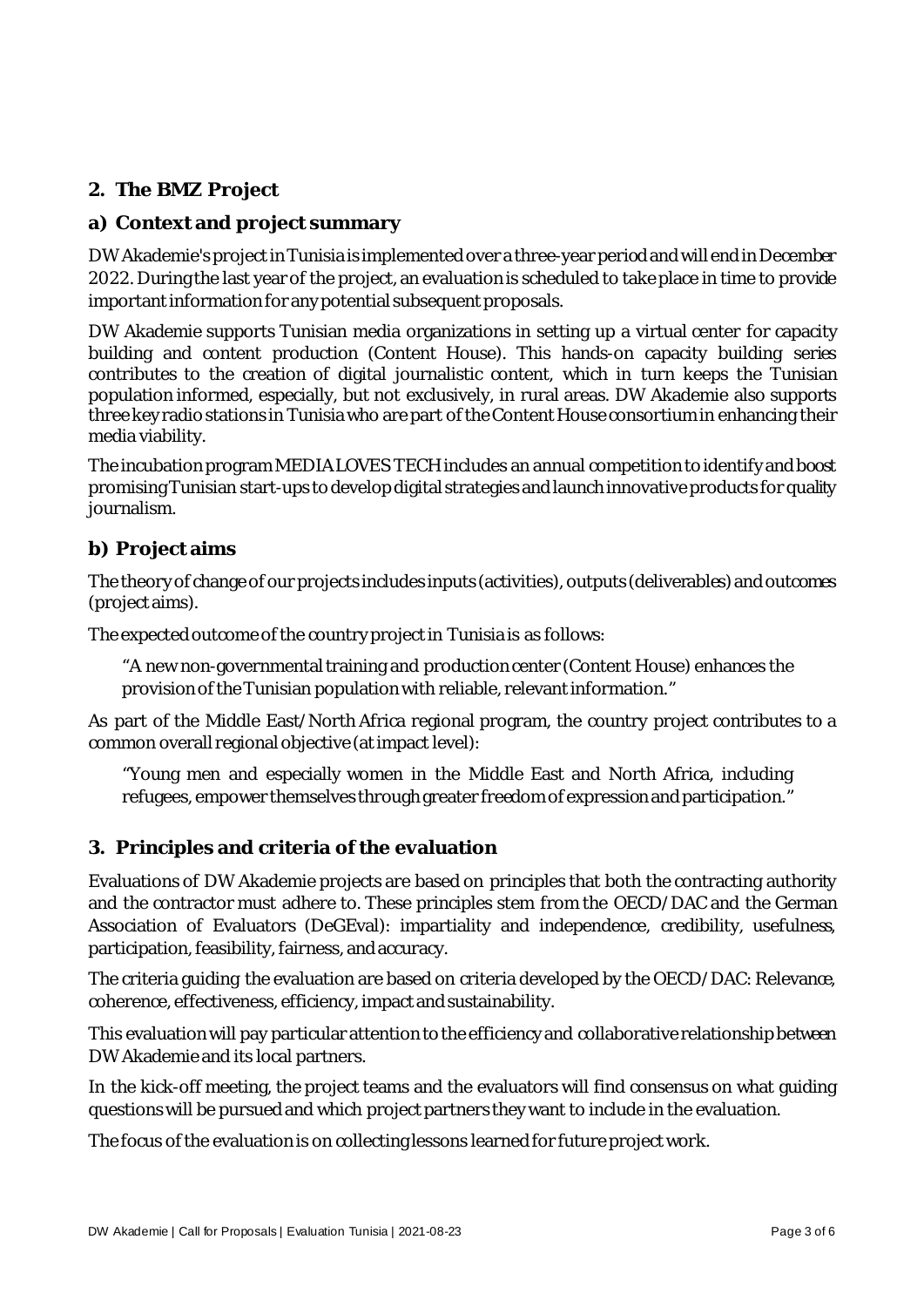#### **4. Evaluation process**

All received proposals will be judged according to an internal set of criteria. Based on this appraisal, one evaluator will be chosen for each project. Following the clarification of the contract, DW Akademie will provide contractors with detailed project information. In a kick-off workshop with the project team, the exact procedure and focus of the evaluation are determined. This also includes deciding on how the evaluator will receive local support to conduct interviews - remotely or in person. Evaluators are supported during the data collection phase, either by DW Akademie staff or by experts based in the project region as co-evaluators.

On the basis of this information, the evaluator will produce an Inception Report.

The decision whether travel to or within the project country and personal interviews can take place on site will depend on the assessment of DW security management, the project team and the assigned evaluator by the end of 2021. If the pandemic and general security situation allow, an evaluation trip of approximately 5-7 working days may be conducted for further data collection in the field. The trip will be planned in cooperation with DW Akademie and independently conducted by the evaluators. DW Akademie will take care of travel arrangements and reimburse the travel expenses. Per diems will not be paid.

If travel to or within the project country and in-person interviews cannot take place due to the pandemic and/or general security situation, the evaluation must be conducted remotely.

At the end of the evaluation process, the evaluator delivers an independently written report, which will be the subject of discussion with the project team at the change workshop. The workshop also serves to discuss the conclusions and recommendations of the evaluation.

#### **5. Deliverables**

The following services are to be rendered on assignment:

- Participation in the following workshops (to be carried out online or in person): Kick-off Workshop with project team; Change Workshop with project team;
- Inception report (max. five pages);
- Preparation and execution of evaluation interviews online and/or face-to-face.
- Final evaluation report of approx. 18 pages (plus appendix) in German or English. This will be accompanied by an executive summary in German, Englishand French, consisting of two to three pages, as well as an appendix containing additional information that support the understanding of the evaluation results. This includes research tools such as questionnaires, interview guidelines and a precise list of the activities carried out for the evaluation. DW Akademie will be responsible for the proof-reading of the executive summaries in English and French which will be published on the DW Akademie website.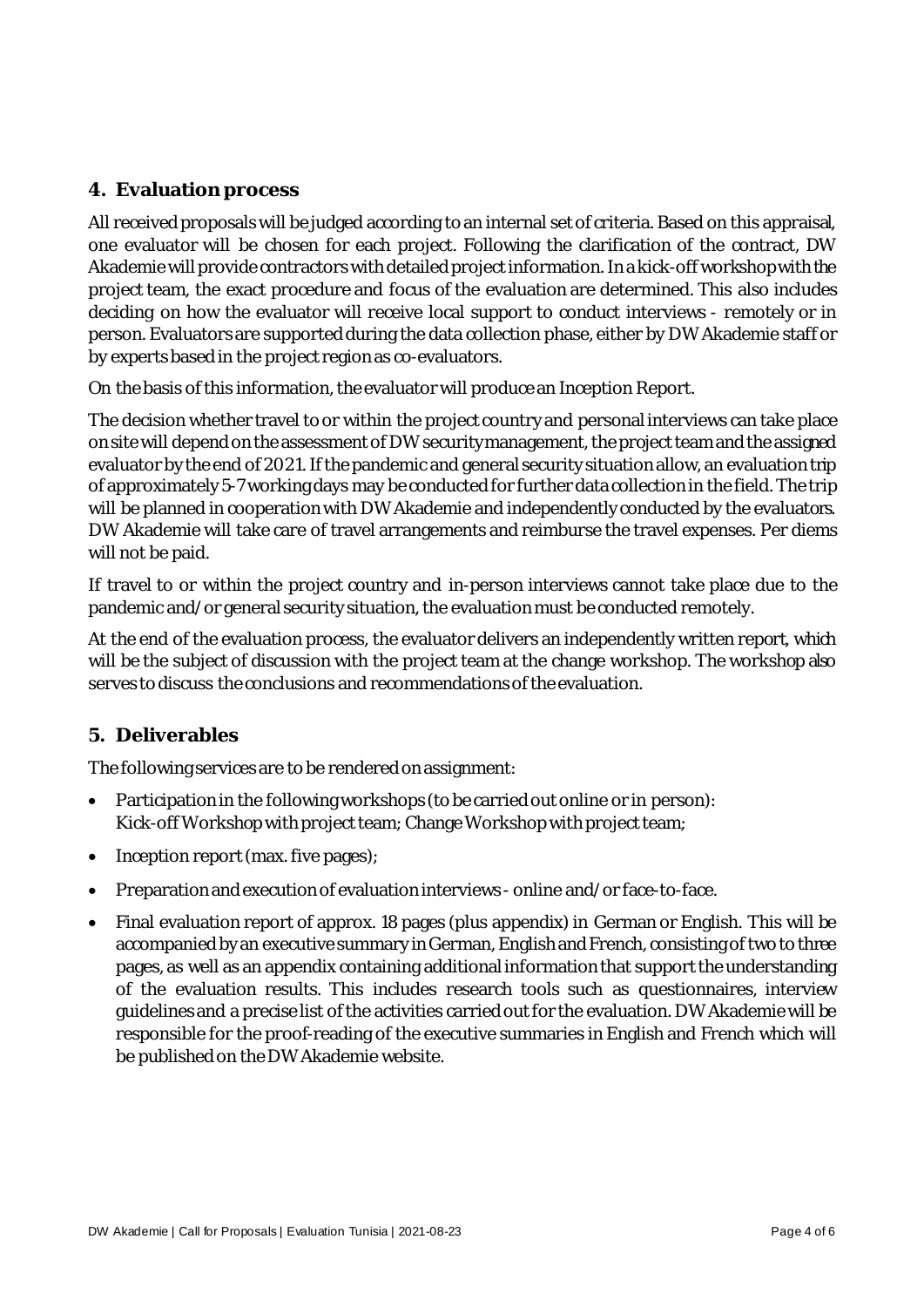# **6. Application Requirements**

#### **a) Applicant's profile**

Applicants should have experience in designing and carrying out evaluations in the field of international development. They should have proficient knowledge in information and data collection and analysis, as well as excellent analytical skills. Experience in the media sector and in international development cooperation/media development, as well as relevant in-country and regional expertise, will be preferred, as will be experience with remote evaluations.Applications from lead evaluators based in the project region are encouraged. Please note that the project documentation is mainly in German.

Proposals from co-evaluators who wish to provide technical support for the work of a lead evaluator in the data collection phase—as well as proposals of evaluator tandems—are possible. Co-evaluators should also have expertise in the development or media development field. Apart from technical support, they are primarily expected to also provide their expertise and actively participate in the discussions.

#### **b) Format of the proposal**

Interested applicants should outline a coherent proposalfor the design of the evaluation—both for a remote evaluation as well as for an evaluation with the possibility of personal interviews on site. The proposal should explain the extent to which the OECD/DAC criteria will be applied in the project context. This proposal is mainly intended to assess the competence and motivation of candidates and will not automatically be used as a basis for the upcoming evaluation. The final methodology and procedure will be discussed and agreed between the contracted evaluator and DW Akademie at the beginning of the contract period.

Furthermore, the applicant's own evaluation expertise as well as the context of the project region, evaluation objectives, methodology, and evaluation design should be described. The exact documents to be submitted are listed below (6 c).

In the cover letter, applicants are invited to indicate whether they would alsobe interested in carrying out an evaluation of one of the other projects that will be evaluated in Latin America, Middle East/North Africa or Eastern Europe, giving a short overview of their respective expertise.

Overall, each applicant can only be contracted for one evaluation. Each evaluation will be awarded separately as they will all be conducted at the same time. There is no claim to conclusion of the contract.

#### **c) Documents**

The following documents should be included in the proposal:

- 1. Cover letter, detailing the motivation and eligibility of the applicant for the specific evaluation;
- 2. CV documenting relevant experience as detailed above, including contact details of two referees;
- 3. Proposal for a possible evaluation design (max. 6 pages), including a draft time schedule and a financial offer, also indicating the honorariumfor a total of 25 working days (without travel).
- 4. Proposals from co-evaluators should include a cover letter, CV (see points 1 and 2), and a fee proposal for a total of 12 days' work.